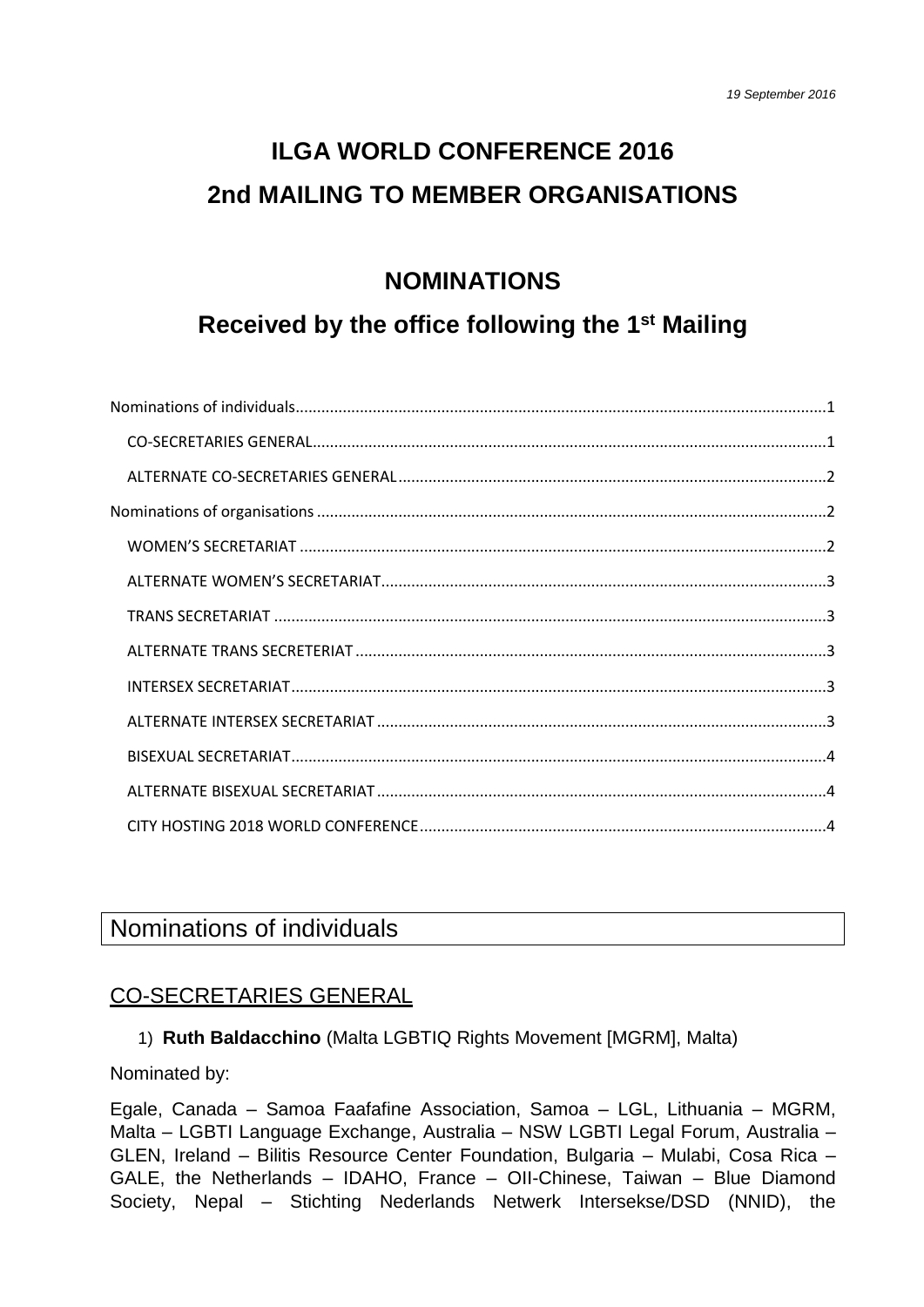Netherlands – KPH, Poland – LGBT Denmark, Denmark – Haus of Khameleon, Fiji – Associação ILGA PORTUGAL, Portugal – United and Strong, Saint Lucia – Boys of Bangladesh, Bangladesh – Red Umbrella Sexual Health and Human Rights Association, Turkey – Trans-fuzja, Poland – Women's Initiatives Supporting Group, Georgia – Transgender Europe (TGEU), Germany – OII Germany, Germany – OII Australia, Australia – NELFA, Belgium – LEGEBITRA, Slovenia – TransInterQueer e.V., Germany – IGLYO, Belgium – STRAP, the Philippines – Manodiversa, Bolivia – Queer Montenegro, Montenegro – Micro Ranbow International, United Kingdom – Intersexioni, Italy – the Dutch Bisexual Network (LNBi), the Netherlands – Transvanilla, Hungary – Intersex Iceland, Iceland – Juventas, Montenegro – SIPD, Uganda –UNISON, United Kingdom – Associazione Radicale Certi Diritti, Italy – Mozaika, Latvia – HBT Socialdemokrater, Sweden – GenderDoc M, Moldova

#### 2) **Helen Kennedy** (Egale, Canada)

Nominated by:

Egale, Canada – Samoa Faafafine Association, Samoa – LGL, Lithuania – MGRM, Malta – LGBTI Language Exchange, Australia – NSW LGBTI Legal Forum, Australia – GLEN, Ireland – Bilitis Resource Center Foundation, Bulgaria – Mulabi, Cosa Rica – GALE, the Netherlands – IDAHO, France – OII-Chinese, Taiwan – Blue Diamond Society, Nepal – Stichting Nederlands Netwerk Intersekse/DSD (NNID), the Netherlands – KPH, Poland – LGBT Denmark, Denmark – Haus of Khameleon, Fiji – Associação ILGA PORTUGAL, Portugal – United and Strong, Saint Lucia – Boys of Bangladesh, Bangladesh – Red Umbrella Sexual Health and Human Rights Association, Turkey – Trans-fuzja, Poland – Women's Initiatives Supporting Group, Georgia – Transgender Europe (TGEU), Germany – OII Germany, Germany – OII Australia, Australia – NELFA, Belgium – LEGEBITRA, Slovenia – TransInterQueer e.V., Germany – IGLYO, Belgium – STRAP, the Philippines – Manodiversa, Bolivia – Queer Montenegro, Montenegro – Micro Ranbow International, United Kingdom – Intersexioni, Italy – the Dutch Bisexual Network (LNBi), the Netherlands – Transvanilla, Hungary – Intersex Iceland, Iceland – Juventas, Montenegro – SIPD, Uganda –UNISON, United Kingdom – Associazione Radicale Certi Diritti, Italy – Mozaika, Latvia – HBT Socialdemokrater, Sweden – GenderDoc M, Moldova

#### <span id="page-1-0"></span>ALTERNATE CO-SECRETARIES GENERAL

No nominations for these positions were received, nominations will therefore re-open at the world conference.

## <span id="page-1-1"></span>Nominations of organisations

## <span id="page-1-2"></span>WOMEN'S SECRETARIAT

**1) United and Strong**, Saint Lucia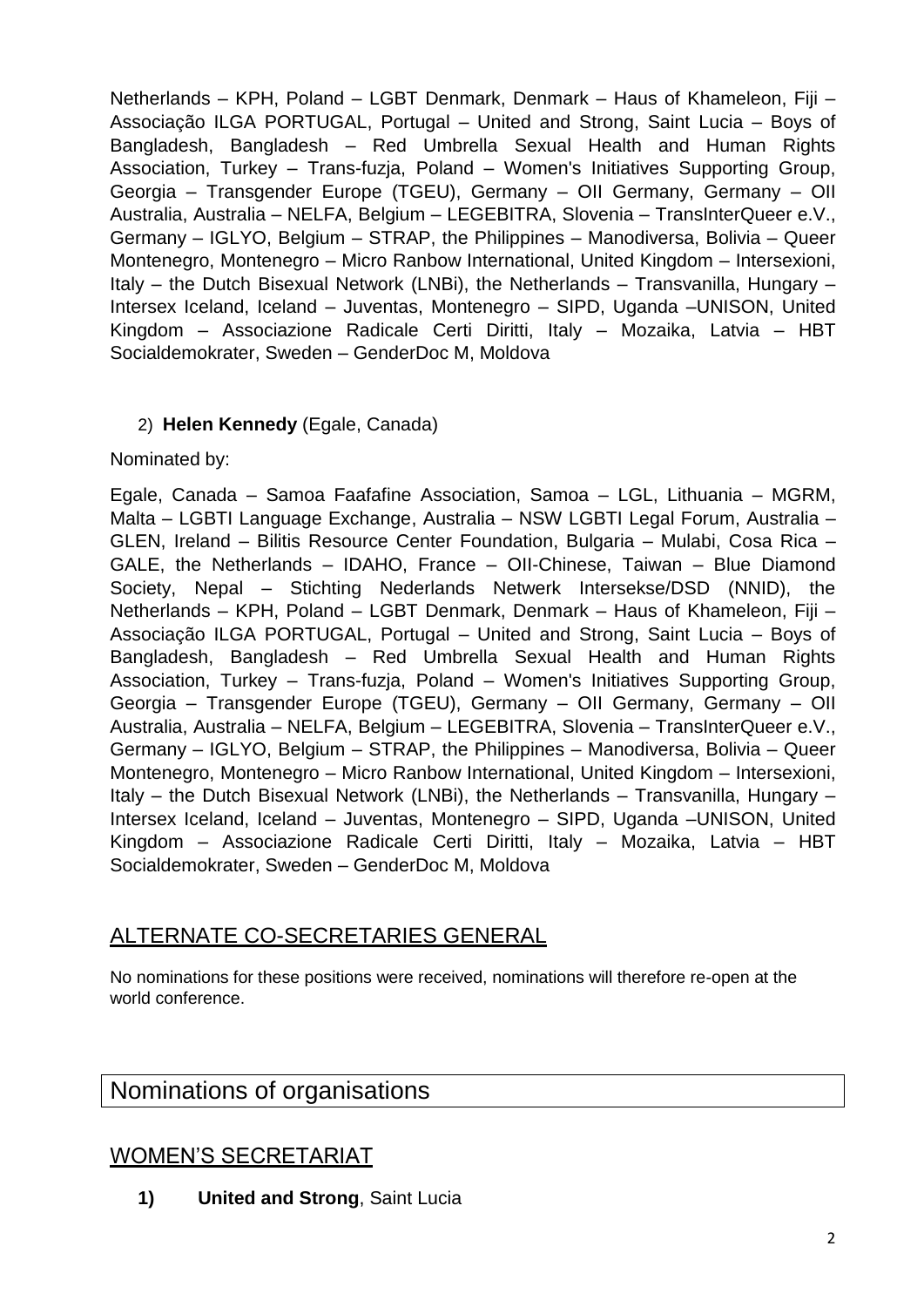Nominated by:

United and Strong, Saint Lucia – Egale, Canada

### <span id="page-2-0"></span>ALTERNATE WOMEN'S SECRETARIAT

No nominations for this position were received, nominations will therefore re-open at the world conference.

### <span id="page-2-1"></span>TRANS SECRETARIAT

## **1) The Society of Transsexual Women of the Philippines (STRAP)**, Philippines Nominated by:

STRAP, Philippines – OII Australia, Australia – Egale, Canada

### <span id="page-2-2"></span>ALTERNATE TRANS SECRETERIAT

No nominations for this position were received, nominations will therefore re-open at the world conference.

#### <span id="page-2-3"></span>INTERSEX SECRETARIAT

#### **1) Mulabi/Espacio Latinoamericano de Sexualidades y Derechos**, Costa Rica

Nominated by:

Mulabi, Costa Rica – El Closét de Sor Juana, Mexico – Egale, Canada

#### **2) Stichting Nederlands Netwerk Intersekse/DSD (NNID)**, the Netherlands

Nominated by:

Stichting Nederlands Netwerk Intersekse/DSD (NNID), the Netherlands – Intersex UK, United Kingdom – Intersex Iceland, Iceland – OII Chinese, Taiwan – SIPD, Uganda – Associazione Radicale Certi Diritti, Italy – OII Europe, Germany – OII Scandinavia, Sweden – OII Germany, Germany – Bilitis Resource Center, Bulgaria

#### **3) OII Australia**, Australia

Nominated by:

OII Australia, Australia – STRAP, Philippines – Intersexioni, Italy

#### <span id="page-2-4"></span>ALTERNATE INTERSEX SECRETARIAT